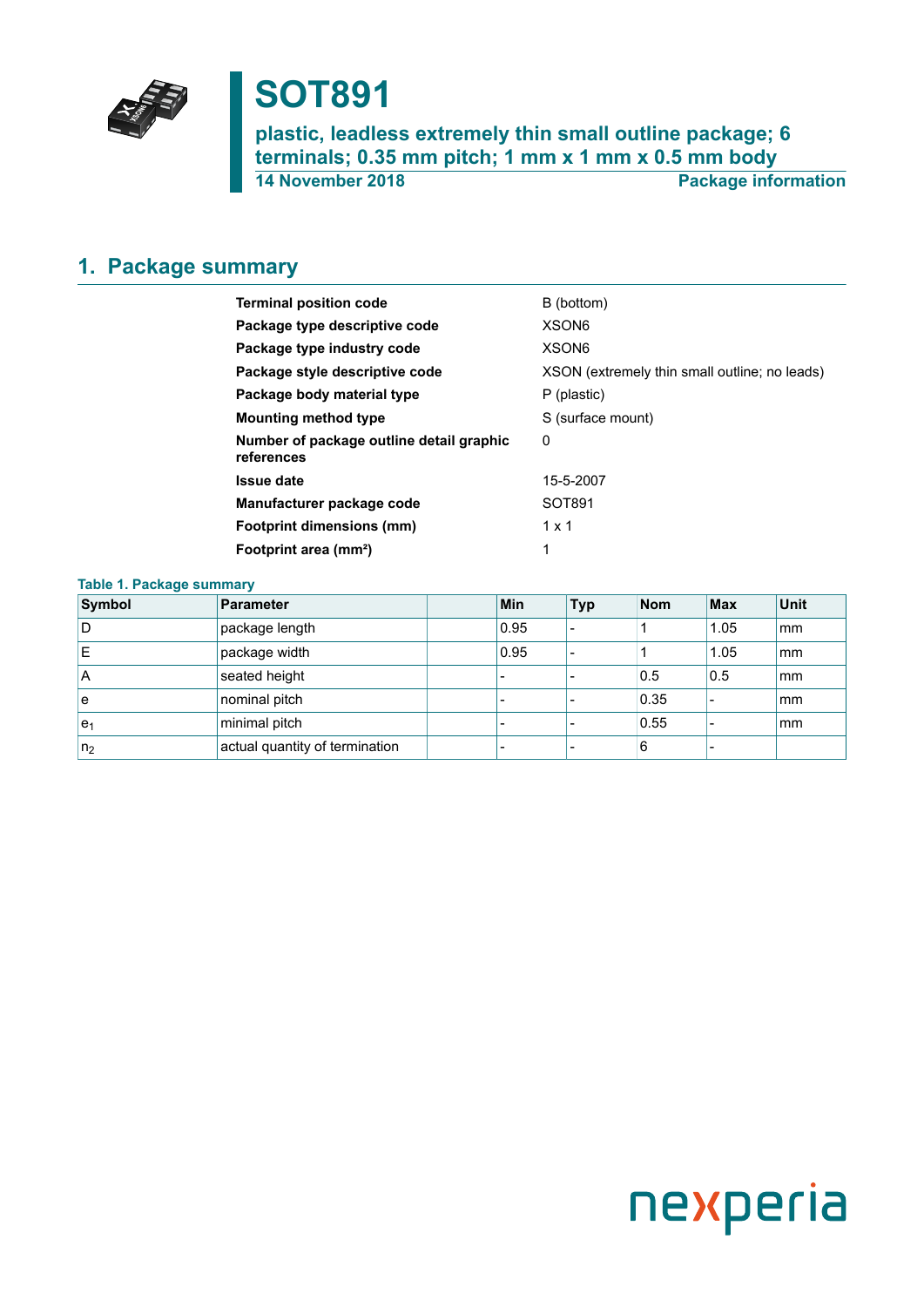### <span id="page-1-0"></span>**2. Package outline**

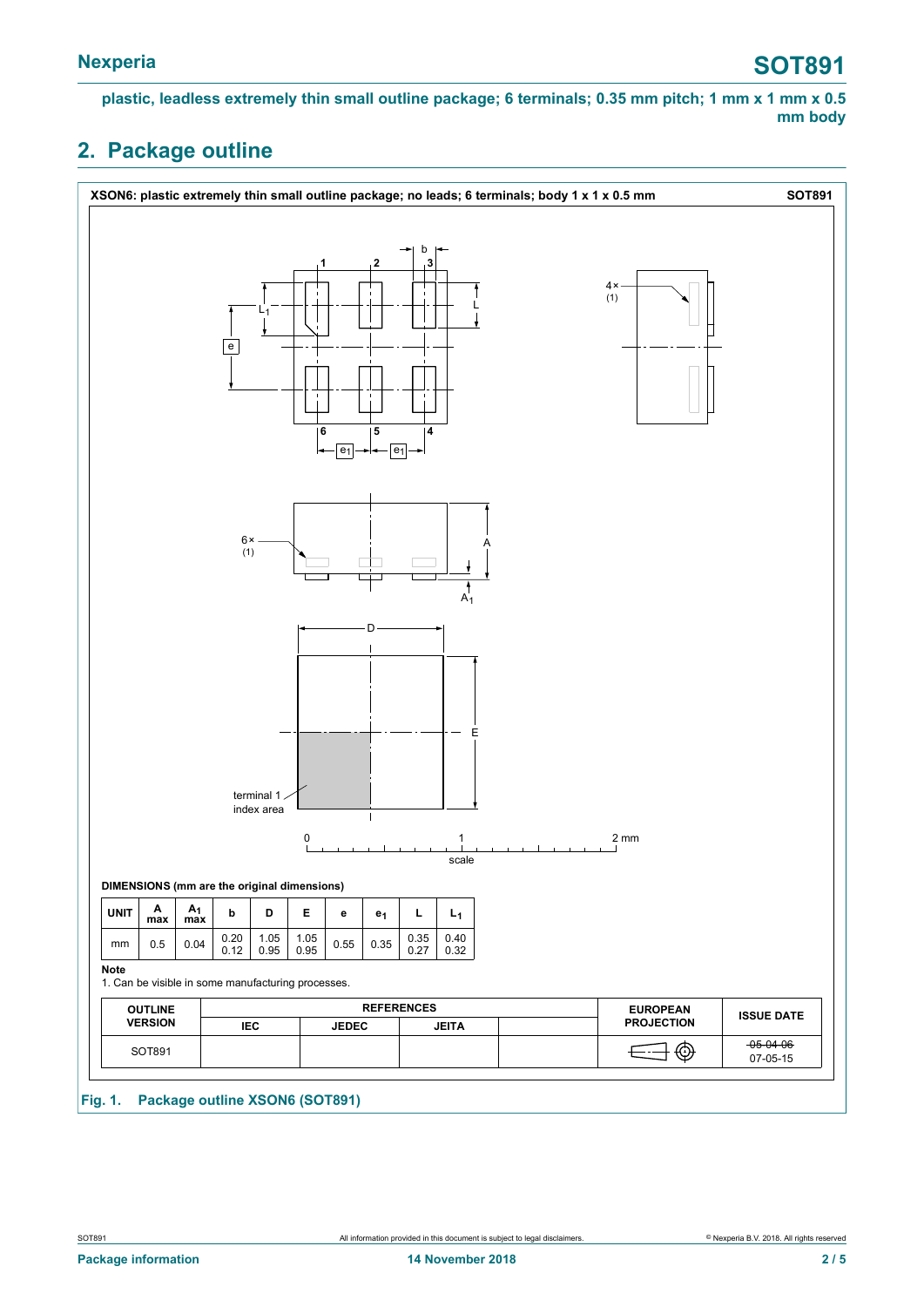### <span id="page-2-0"></span>**3. Soldering**

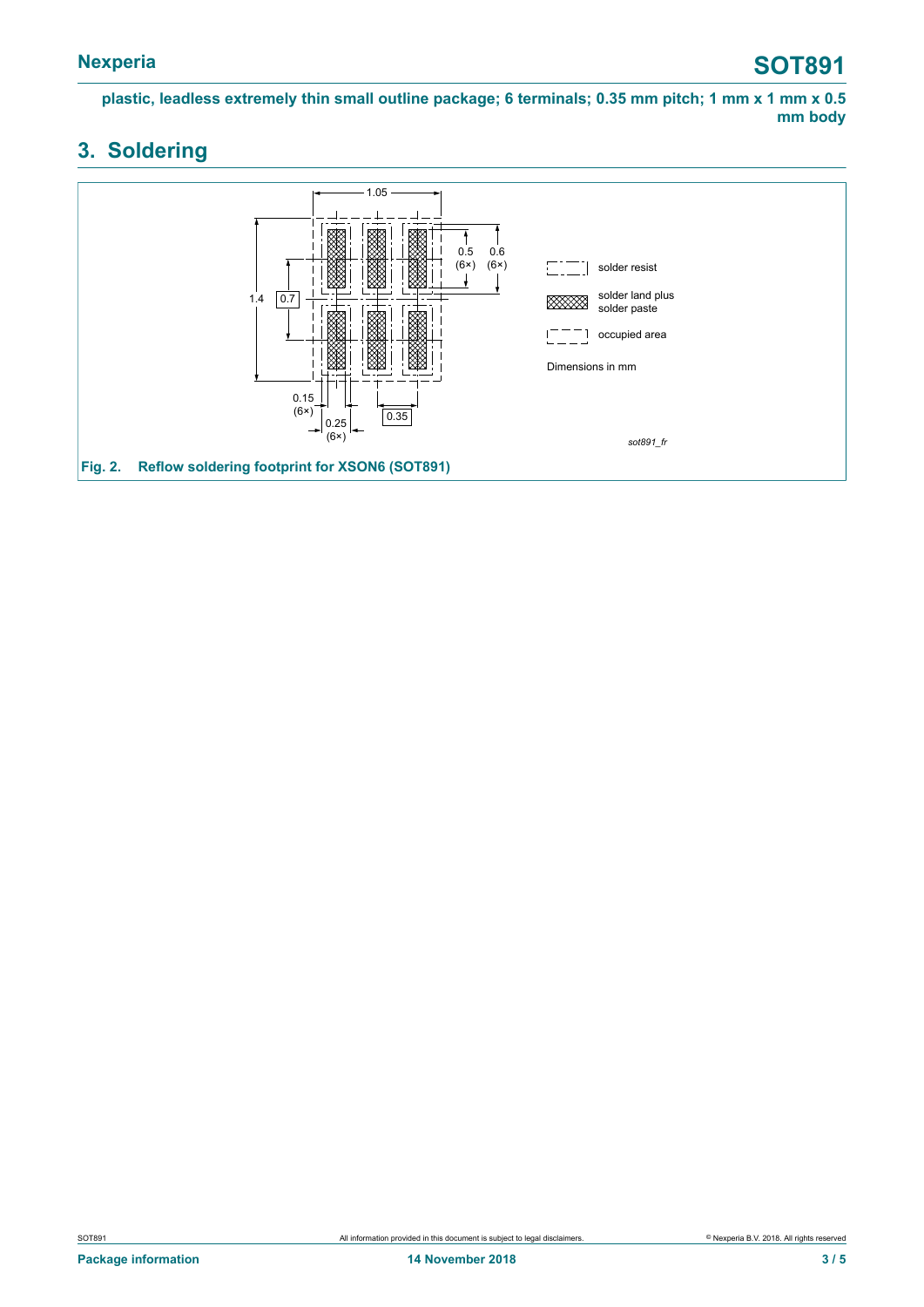# <span id="page-3-0"></span>**4. Legal information**

#### **Definitions**

**Draft** — The document is a draft version only. The content is still under internal review and subject to formal approval, which may result in modifications or additions. Nexperia does not give any representations or warranties as to the accuracy or completeness of information included herein and shall have no liability for the consequences of use of such information.

#### **Disclaimers**

**Limited warranty and liability** — Information in this document is believed to be accurate and reliable. However, Nexperia does not give any representations or warranties, expressed or implied, as to the accuracy or completeness of such information and shall have no liability for the consequences of use of such information. Nexperia takes no responsibility for the content in this document if provided by an information source outside of Nexperia.

In no event shall Nexperia be liable for any indirect, incidental, punitive, special or consequential damages (including - without limitation - lost profits, lost savings, business interruption, costs related to the removal or replacement of any products or rework charges) whether or not such damages are based on tort (including negligence), warranty, breach of contract or any other legal theory.

Notwithstanding any damages that customer might incur for any reason whatsoever, Nexperia's aggregate and cumulative liability towards customer for the products described herein shall be limited in accordance with the Terms and conditions of commercial sale of Nexperia.

**Right to make changes** — Nexperia reserves the right to make changes to information published in this document, including without limitation specifications and product descriptions, at any time and without notice. This document supersedes and replaces all information supplied prior to the publication hereof.

**Suitability for use** — Nexperia products are not designed, authorized or warranted to be suitable for use in life support, life-critical or safety-critical systems or equipment, nor in applications where failure or malfunction of an Nexperia product can reasonably be expected to result in personal injury, death or severe property or environmental damage. Nexperia and its suppliers accept no liability for inclusion and/or use of Nexperia products in such equipment or applications and therefore such inclusion and/or use is at the customer's own risk.

**Applications** — Applications that are described herein for any of these products are for illustrative purposes only. Nexperia makes no representation or warranty that such applications will be suitable for the specified use without further testing or modification.

Customers are responsible for the design and operation of their applications and products using Nexperia products, and Nexperia accepts no liability for any assistance with applications or customer product design. It is customer's sole responsibility to determine whether the Nexperia product is suitable and fit for the customer's applications and products planned, as well as for the planned application and use of customer's third party customer(s). Customers should provide appropriate design and operating safeguards to minimize the risks associated with their applications and products.

Nexperia does not accept any liability related to any default, damage, costs or problem which is based on any weakness or default in the customer's applications or products, or the application or use by customer's third party customer(s). Customer is responsible for doing all necessary testing for the customer's applications and products using Nexperia products in order to avoid a default of the applications and the products or of the application or use by customer's third party customer(s). Nexperia does not accept any liability in this respect.

**Export control** — This document as well as the item(s) described herein may be subject to export control regulations. Export might require a prior authorization from competent authorities.

**Translations** — A non-English (translated) version of a document is for reference only. The English version shall prevail in case of any discrepancy between the translated and English versions.

#### **Trademarks**

Notice: All referenced brands, product names, service names and trademarks are the property of their respective owners.